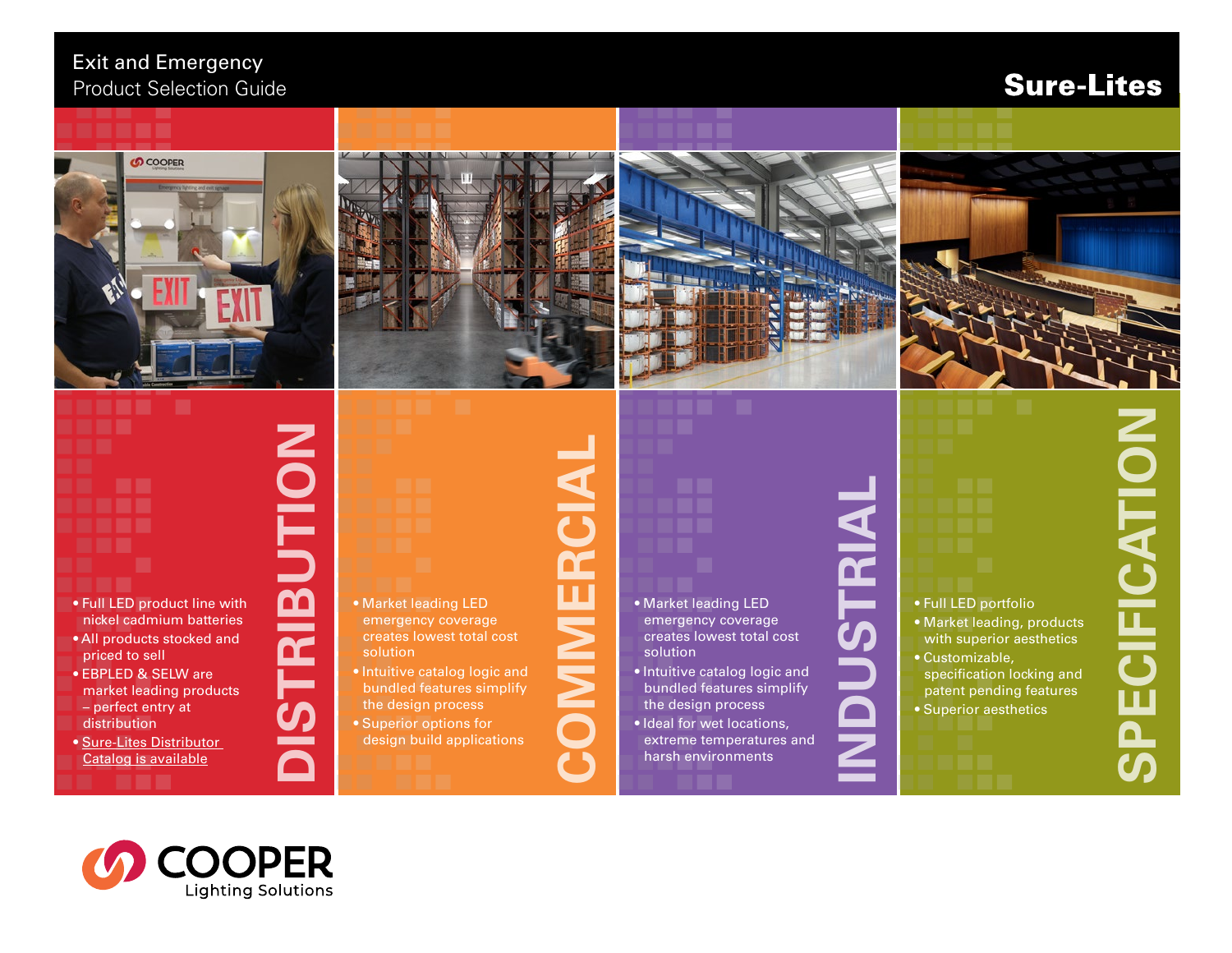#### Emergency Products

# **Sure-Lites**

| Good                                                   |                                  |                                    |                     |                                    | <b>Better</b>                |                              |                                                |                              | <b>Best I</b>                |                              |                            |                |                                     |                              |                        |
|--------------------------------------------------------|----------------------------------|------------------------------------|---------------------|------------------------------------|------------------------------|------------------------------|------------------------------------------------|------------------------------|------------------------------|------------------------------|----------------------------|----------------|-------------------------------------|------------------------------|------------------------|
| <b>DISTRIBUTION</b><br><b>THE</b><br><b>COMMERCIAL</b> |                                  |                                    |                     | \$\$                               |                              |                              |                                                |                              |                              |                              |                            |                |                                     |                              |                        |
| <b>INDUSTRIAL</b>                                      |                                  |                                    |                     |                                    | SELM60R10SD/                 |                              |                                                |                              |                              | AEL2SD                       |                            |                |                                     |                              |                        |
|                                                        | <b>SPECIFICATION</b>             |                                    |                     |                                    |                              | SEL50R7SD/<br>SEL25R10SD/    |                                                | SELM50R14SD/<br>SELM25R16SD  |                              |                              |                            |                |                                     | <b>SELIN</b>                 | <b>SELDSD</b>          |
|                                                        |                                  |                                    |                     | SELWT29SD<br>SELW29SD              |                              | SEL60R4SD                    | <b>SEL60R10SD</b><br>SEL50R14SD/<br>SEL25R16SD |                              | <b>SELMREC</b>               | <b>SELA</b>                  | <b>SELDWA</b>              | <b>SELMTG</b>  | AEL <sub>2</sub>                    |                              |                        |
|                                                        |                                  |                                    |                     | SELW25                             | <b>SEL50</b><br><b>SEL25</b> | SEL60R4                      |                                                | SELM60R4SD                   |                              |                              |                            |                |                                     |                              |                        |
|                                                        |                                  | <b>APELMINI</b>                    | <b>APEL</b>         |                                    | <b>SEL17</b>                 |                              |                                                |                              |                              |                              |                            |                |                                     |                              |                        |
|                                                        | ick on products<br>to learn more | $\circ$ $\circ$                    | $\mathcal{D}$<br>O. |                                    | $\epsilon$<br>Ù              | F.                           | $\overline{\mathcal{C}}$                       | $\cap$<br>$\odot$            | OLO                          |                              |                            | $\circ$        | <b>COLLEGE</b>                      |                              |                        |
|                                                        | <b>Series</b>                    | <b>APELMINI</b>                    | APEL                | <b>SELW</b>                        | <b>SEL</b>                   | <b>SEL</b>                   | <b>SEL</b>                                     | <b>SELM</b>                  | <b>SELMREC</b>               | <b>SELA</b>                  | <b>SELDWA</b>              | <b>SELMTG</b>  | AEL <sub>2</sub>                    | SELIN60SD                    | <b>SELD</b>            |
|                                                        | <b>Material</b>                  | Polycarbonate                      | Polycarbonate       | Polycarbonate                      | Polycarbonate                | Polycarbonate                | Polycarbonate                                  | Sheet Metal                  | <b>Sheet Metal</b>           | Polycarbonate                | Die cast AL                | Sheet metal    | Die Cast AL                         | Fiberglass                   | Die Cast AL            |
|                                                        | <b>Source</b>                    | LED                                | LED                 | LED                                | LED                          | LED                          | LED                                            | LED                          | LED                          | LED                          | LED                        | LED            | LED                                 | LED                          | LED                    |
|                                                        | Coverage                         | 17 feet                            | 17 feet             | 25 feet                            | 17/25/50 feet                | 25/50/60 feet                | 25/50/60 feet                                  | 25 feet or 60 feet           | 25, 50 or 60 feet            | 29 feet                      | 29 or 50 feet              | 60 feet        | 25 feet                             | 25, 50 or 60 feet            | 60 feet                |
|                                                        | <b>Battery</b>                   | Nickel cadmium                     | Nickel cadmium      | Nickel cadmium                     | Nickel cadmium               | Nickel cadmium               | Nickel cadmium                                 | Nickel cadmium               | Nickel cadmium               | Nickel cadmium               | Nickel cadmium             | Nickel cadmium | Nickel cadmium                      | Nickel cadmium               | Nickel cadmium         |
|                                                        | Remote<br><b>Capability</b>      | No                                 | No                  | NA                                 | No                           | 4 to 10 watts                | 10 to 16 watts                                 | 4 to 16 watts                | 4 to 10 watts                | No                           | <b>NA</b>                  | 5 watts        | No                                  | Yes                          | Yes                    |
|                                                        | Color                            | White                              | White               | Ag/BK/WH/BZ                        | White or Black               | White or Black               | White or Black                                 | White                        | White or Black               | White or Black               | Ag/BK/WH/BZ                | White or Black | Aq/BK/WH/BZ                         | Grey                         | Ag/BK/Wh               |
|                                                        | <b>Temp Range</b>                | 10 $^{\circ}$ C to 40 $^{\circ}$ C | 10° C to 40° C      | 0° C to 40° C /<br>-20° C to 55° C | $0^\circ$ C to $40^\circ$ C  | $0^\circ$ C to 40 $^\circ$ C | $0^\circ$ C to 40 $^\circ$ C                   | $0^\circ$ C to 40 $^\circ$ C | $0^\circ$ C to 40 $^\circ$ C | $0^\circ$ C to 40 $^\circ$ C | OC to 40 C/<br>-20C to 55C | OC to 40C      | -30 $^{\circ}$ C to 55 $^{\circ}$ C | $0^\circ$ C to 40 $^\circ$ C | -30° C to 50° C        |
|                                                        | Self<br><b>Diagnostics</b>       | No                                 | No                  | No                                 | Option                       | Option                       | Standard                                       | Standard                     | Standard                     | Standard                     | Standard                   | Standard       | Option                              | Standard                     | Standard               |
|                                                        | <b>UL Rating</b>                 | Damp Location                      | Damp location       | Wet Location                       | Damp location                | Damp location                | Damp location                                  | Damp location                | Damp location                | Damp location                | Wet location               | Damp location  | Wet Location                        | NEMA4x                       | NEMA 4X/<br>HAZ option |
|                                                        | <b>Always On</b>                 | No                                 | $\rm No$            | No                                 | No                           | No                           | No                                             | No                           | No                           | No                           | No                         | No             | Yes                                 | No                           | No                     |
|                                                        | <b>Availability</b>              | Stock                              | Stock               | Stock                              | Stock                        | Stock                        | Stock                                          | Stock                        | Stock                        | Stock                        | Stock                      | 02 2019        | Stock                               | Stock                        | Stock                  |



Click on products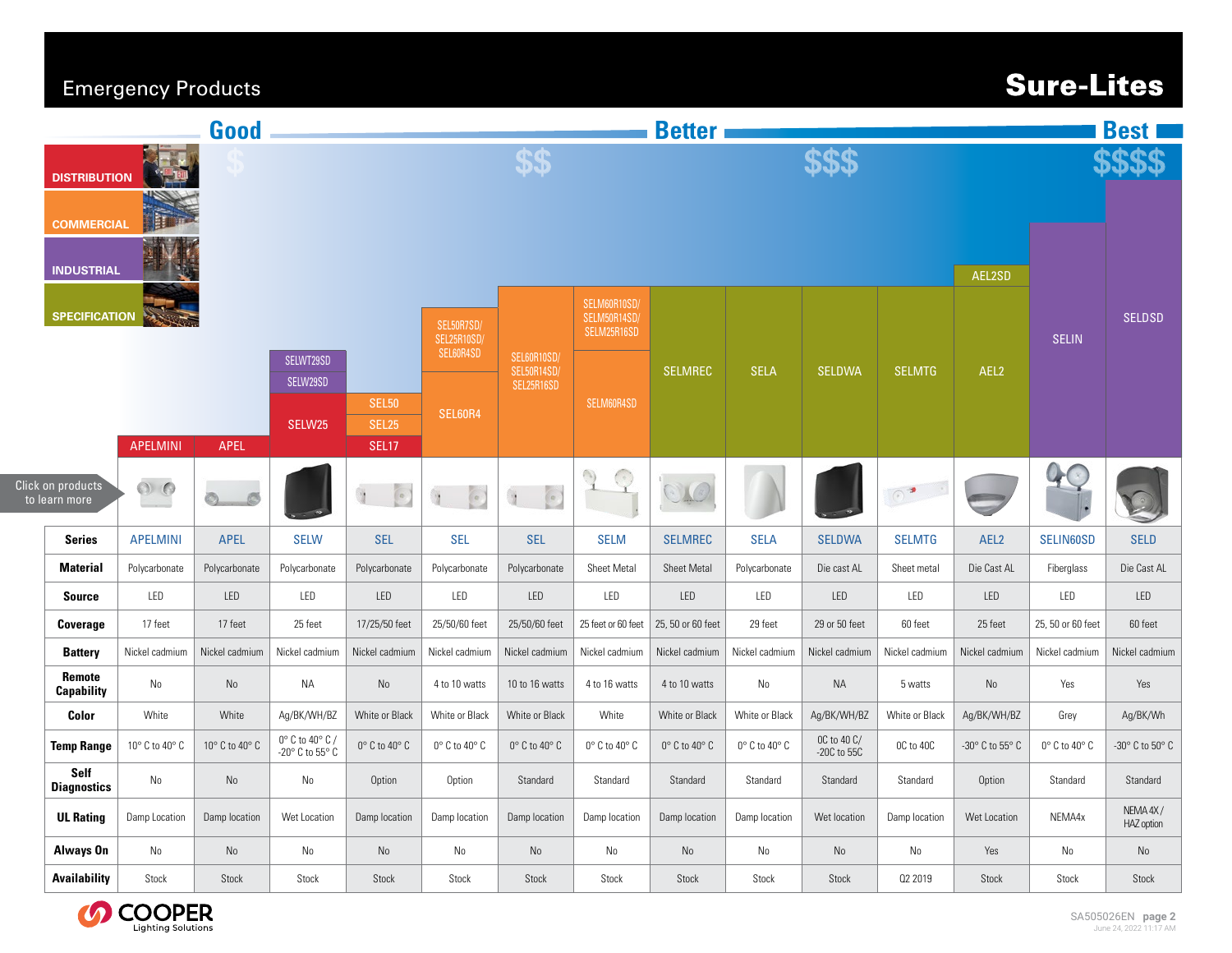#### Exit Products

Click on products

# **Sure-Lites**

| Good                                                                                  |               |                    |                     | <b>Better</b>              |               |                          |                            |                            |                            |                       | <b>Best</b>                |  |
|---------------------------------------------------------------------------------------|---------------|--------------------|---------------------|----------------------------|---------------|--------------------------|----------------------------|----------------------------|----------------------------|-----------------------|----------------------------|--|
| <b>DISTRIBUTION</b><br><b>COMMERCIAL</b><br><b>INDUSTRIAL</b><br><b>SPECIFICATION</b> |               |                    |                     | \$\$                       |               |                          |                            | \$\$\$                     |                            |                       |                            |  |
|                                                                                       |               |                    |                     |                            |               |                          | <b>EUXSD</b>               |                            |                            |                       | <b>UX HAZ</b>              |  |
|                                                                                       |               |                    |                     |                            |               |                          |                            | <b>EUX</b>                 | ACE                        | ELX/ES                | <b>UX</b>                  |  |
|                                                                                       | <b>APX</b>    | APC                | LPXSD<br><b>LPX</b> | <b>CXSD</b>                | <b>LPXC</b>   | <b>EUS</b><br><b>EUR</b> | LPXW<br>Outdoor            |                            |                            |                       |                            |  |
| ick on products<br>to learn more                                                      | EXIT          | $\sim$ EXIT $\sim$ | $E  \cdot$          | EXIT                       | <b>EXIT</b>   | EXIT                     | <b>EXIT&gt;</b>            | EXIT                       |                            | EXIT                  |                            |  |
| <b>Series</b>                                                                         | <b>APX</b>    | <b>APC/APCH</b>    | <b>LPX</b>          | cx                         | <b>LPXC</b>   | ${\sf EU}$               | <b>LPXW</b>                | <b>EUX</b>                 | $\mathsf{ACE}$             | ES / ELX              | <b>UX</b>                  |  |
| <b>Type</b>                                                                           | Box           | Combo              | Box                 | Box                        | Combo         | Edge Lit                 | Box                        | Edge Lit                   | Circular                   | Edge Lit              | Box                        |  |
| <b>Material</b>                                                                       | Polycarbonate | Polycarbonate      | Polycarbonate       | Die Cast                   | Polycarbonate | Aluminum                 | Polycarbonate              | Aluminum                   | Aluminum                   | Aluminum              | Die Cast AL                |  |
| <b>Mounting</b>                                                                       | Universal     |                    | Universal           | Universal                  | Universal     | Sur / Rec                | Universal                  | Universal                  | Universal                  | Sur / Rec             | Universal                  |  |
| <b>Faces</b>                                                                          | Universal     | Universal          | Universal           | One or Two                 | Universal     | Universal                | One or Two                 | Universal                  | Universal                  | One or Two            | One or Two                 |  |
| <b>Letter Color</b>                                                                   | Red or Green  | Red or Green       | Red & Green         | Red & Green                | Red & Green   | Red or Green             | Red or Green               | Red or Green               | Red & Green                | Red or Green          | Red & Green                |  |
| <b>Housing Color</b>                                                                  | White, Black  | White, Black       | White, Black        | Silver,<br>Black,<br>White | White, Black  | Silver                   | Silver,<br>Black,<br>White | Silver,<br>Black,<br>White | Silver,<br>Black,<br>White | Wh, BK, BZ,<br>BR, AL | Silver,<br>Black,<br>White |  |
| <b>Self Diagnostics</b>                                                               | N/A           | N/A                | Option              | Standard                   | Option        | N/A                      | Standard                   | Option                     | Standard                   | Option ELX            | Standard                   |  |
| <b>Remote Capacity</b>                                                                | Option        | Yes                | Option              | No                         | Option        | $\mathsf{No}$            | $\mathsf{No}$              | $\mathsf{N}\mathsf{o}$     | $\rm No$                   | No                    | No                         |  |
| <b>UL Rating</b>                                                                      | Damp location | Damp location      | Damp location       | Damp location              | Damp location | Damp location            | Wet location               | Damp location              | Damp location              | Damp location         | NEMA4X/HAZ                 |  |
| <b>Availability</b>                                                                   | Stock         | Stock              | Stock               | Stock                      | Stock         | Stock                    | Stock                      | Stock                      | Stock                      | MT0                   | Stock                      |  |

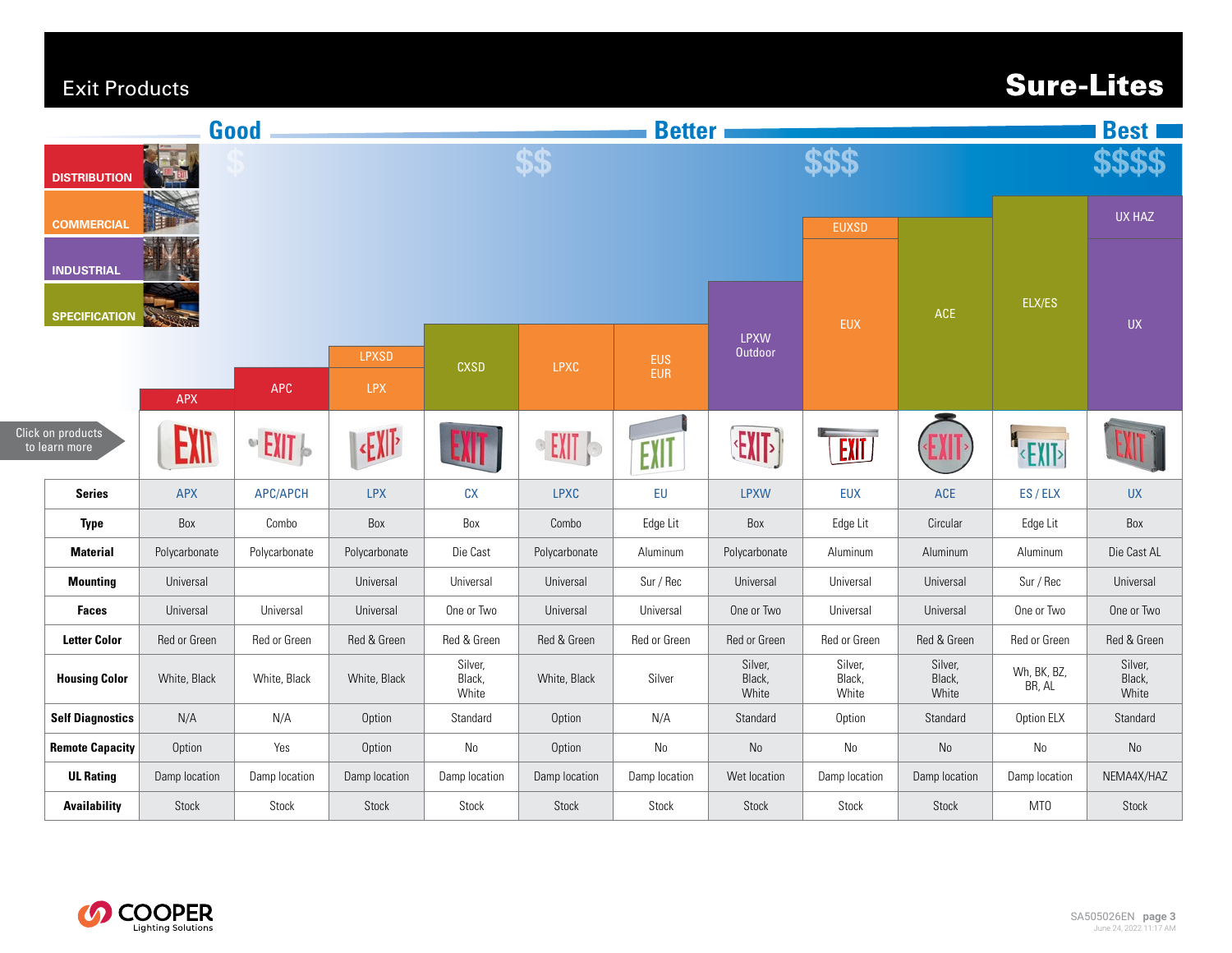#### Remote Products

# **Sure-Lites**

|                                        | Good                              |                      | <b>Best I</b>                       |                            |
|----------------------------------------|-----------------------------------|----------------------|-------------------------------------|----------------------------|
| <b>DISTRIBUTION</b>                    | $\boldsymbol{\Phi}$               | \$\$                 |                                     |                            |
| <b>COMMERCIAL</b><br><b>INDUSTRIAL</b> |                                   |                      |                                     |                            |
| <b>SPECIFICATION</b>                   | <b>APWR</b>                       | SRP                  | SRM                                 | SRPA                       |
| Click on products<br>to learn more     | 井                                 |                      |                                     |                            |
| <b>Series</b>                          | <b>APWR</b>                       | <b>SRP</b>           | SRM                                 | <b>SRPA</b>                |
| <b>Material</b>                        | Plastic                           | Polycarbonate        | Sheet Metal                         | Polycarbonate              |
| <b>Source</b>                          | LED                               | LED                  | LED                                 | LED                        |
| <b>Number of heads</b>                 | 1 or 2                            | $1$ or $2$           | 1 or 2                              | $\overline{2}$             |
| Adjustable                             | Yes                               | Yes                  | Yes                                 | Yes, with forward throw    |
| Coverage                               | 15 feet                           | 13 to 60 feet        | 13 to 60 feet                       | 29 feet                    |
| <b>Voltage input</b>                   | 3.6 volts                         | 4.8 through 12 volts | 4.8 through 12 volts                | 4.8 through 6 volt         |
| Color                                  | White, Black                      | White, Black, Grey   | White, Black, Grey                  | White, Black, Silver, Grey |
| <b>Temp Range</b>                      | $0^\text{o}$ C to $40^\text{o}$ C | -30° C to 60° C      | -30 $^{\circ}$ C to 60 $^{\circ}$ C | -30° C to 55° C            |
| <b>UL Rating</b>                       | Wet location                      | Wet Location         | Wet Location                        | Wet Location               |
| <b>Availability</b>                    | Stock                             | Stock                | Stock                               | Stock                      |
|                                        |                                   |                      |                                     |                            |